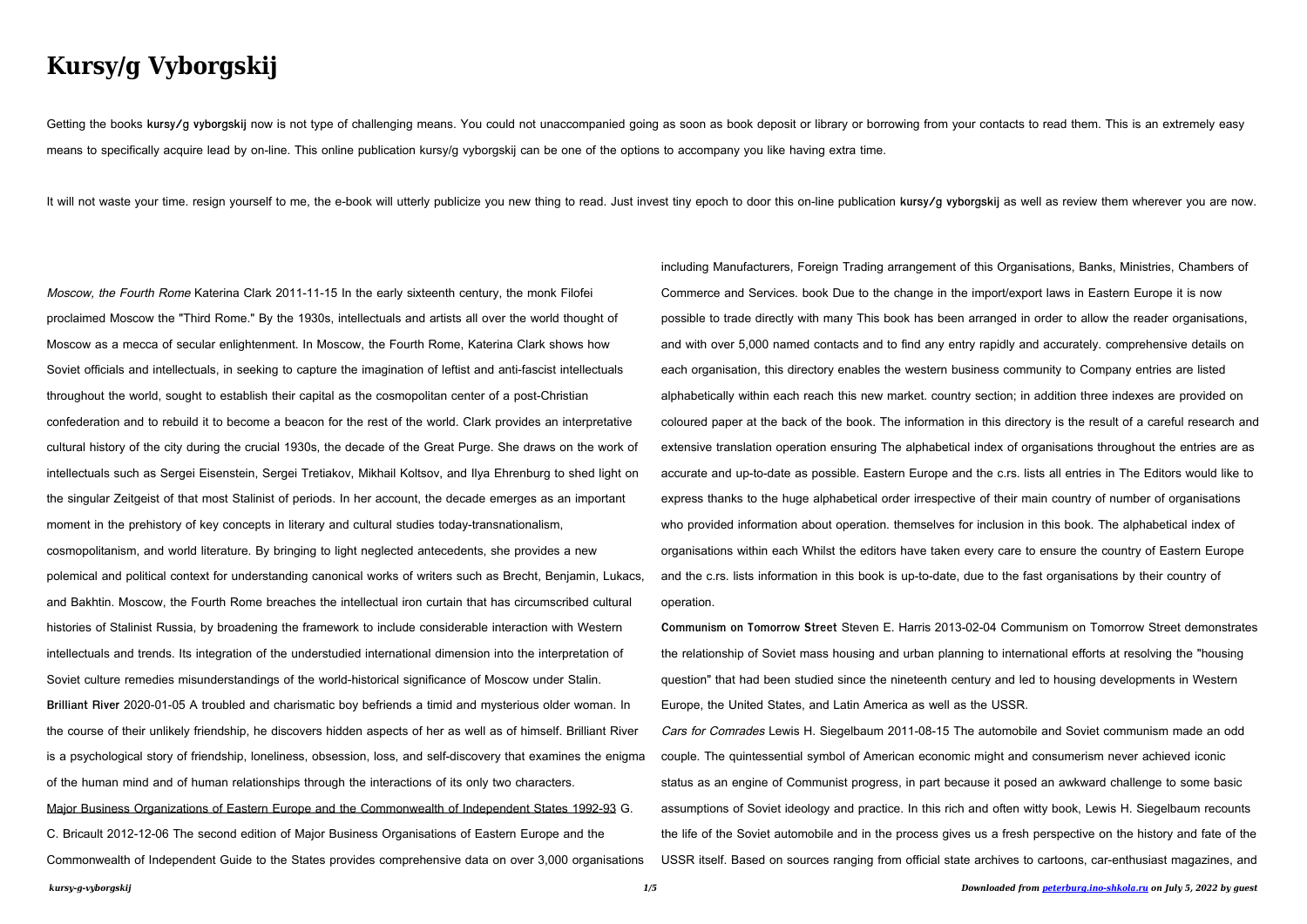The Landscape of Stalinism Evgeny Dobrenko 2011-11-15 This wide-ranging cultural history explores the expression of Bolshevik Party ideology through the lens of landscape, or, more broadly, space. Portrayed in visual images and words, the landscape played a vital role in expressing and promoting ideology in the former Soviet Union during the Stalin years, especially in the 1930s. At the time, the iconoclasm of the immediate postrevolutionary years had given way to nation building and a conscious attempt to create a new Soviet Uculture. U In painting, architecture, literature, cinema, and song, images of landscape were enlisted to help mold the masses into joyful, hardworking citizens of a state with a radiant, utopian future -- all under the fatherly guidance of Joseph Stalin. From backgrounds in history, art history, literary studies, and philosophy, the contributors show how Soviet space was sanctified, coded, and  $\text{L}$ sold $\text{L}$  as an ideological product. They explore the ways in which producers of various art forms used space to express what Katerina Clark calls  $\rm{La}$ cartography of power $\Box$  -- an organization of the entire country into  $\Box$  a hierarchy of spheres of relative sacredness,  $\Box$  with Moscow at the center. The theme of center versus periphery figures prominently in many of the essays, and the periphery is shown often to be paradoxically central. Examining representations of space in objects as diverse as postage stamps, a hikers  $\Box$  magazine, advertisements, and the Soviet musical,

popular films, Cars for Comrades takes us from the construction of the huge "Soviet Detroits," emblems of the utopian phase of Soviet planning, to present-day Togliatti, where the fate of Russia's last auto plant hangs in the balance. The large role played by American businessmen and engineers in the checkered history of Soviet automobile manufacture is one of the book's surprises, and the author points up the ironic parallels between the Soviet story and the decline of the American Detroit. In the interwar years, automobile clubs, car magazines, and the popularity of rally races were signs of a nascent Soviet car culture, its growth slowed by the policies of the Stalinist state and by Russia's intractable "roadlessness." In the postwar years cars appeared with greater frequency in songs, movies, novels, and in propaganda that promised to do better than car-crazy America. Ultimately, Siegelbaum shows, the automobile epitomized and exacerbated the contradictions between what Soviet communism encouraged and what it provided. To need a car was a mark of support for industrial goals; to want a car for its own sake was something else entirely. Because Soviet cars were both hard to get and chronically unreliable, and such items as gasoline and spare parts so scarce, owning and maintaining them enmeshed citizens in networks of private, semi-illegal, and ideologically heterodox practices that the state was helpless to combat. Deeply researched and engagingly told, this masterful and entertaining biography of the Soviet automobile provides a new perspective on one of the twentieth century's most iconic—and important—technologies and a novel approach to understanding the history of the Soviet Union itself.

> Beyond 2.0 Steve Collins 2014 The music industry, as with most other media forms, is in the middle of a period of enormous transformation. Digital technologies have empowered producers and consumers of music traditional ways of making and distributing music are under threat as musicians and their audiences embrace

the authors show how cultural producers attempted to naturalize ideological space, to make it an unquestioned part of the worldview. Whether focusing on the new or the centuries-old, whether exploring a built cityscape, a film documentary, or the painting Stalin and Voroshilov in the Kremlin, the authors offer a consistently fascinating journey through the landscape of the Soviet ideological imagination. Not all features of Soviet space were entirely novel, and several of the essayists assert continuities with the prerevolutionary past. One example is the importance of the mother image in mass songs of the Stalin period; another is the "boundless longing" inspired in the Russian character by the burden of living amid vast empty spaces. But whether focusing on the new or the centuries-old, whether exploring a built cityscape, a film documentary, or the painting Stalin and Voroshilov in the Kremlin, the authors offer a consistently fascinating journey through the landscape of the Soviet ideological imagination.

Red Autobiographies Igal Halfin 2011 Studies admission records to Soviet Communist party cells in the 1920s for what they reveal about the politics of self-representation in Bolshevik political culture **The Models of Space, Time and Vision in V. Nabokovs Fiction** Marina Grishakova 2006 Because of his rejection of socio-political engagement, Vladimir Nabokov is often regarded as a virtuouso artist of the ivorytower variety, aloof from the contemporary march of the minds. Marina Grishakova's book, however, points to the relationship between his narrative techniques and some of the scientific, metaphysical, and ethical ideas on the inner agenda of the twentieth century. It connects Nabokov's handling of time, space, and perspective in his fiction with the philosophical models constructed by his contemporaries, also showing in what ways he may have been ahead of his time.

All this is Your World Anne E. Gorsuch 2011-08-11 All this is your World offers an exploration of the revolutionary integration of the Soviet Union into global processes of cultural exchange. Anne E. Gorsuch examines what it meant to be "Soviet" in a country no longer defined as Stalinist. The Role of Technology in CSCL Ulrich H. Hoppe 2007-06-26 This book relates contemporary information and communication technologies (ICT) to their specific teaching and learning functions, including how ICT is appropriated for and by educational or learning communities. The technological "hot spots" of interest in this book include: groupware or multi-user technologies such as group archives or synchronous co-construction environments, embedded interactive technologies in the spirit of ubiquitous computing, and modeling tools based on rich representations.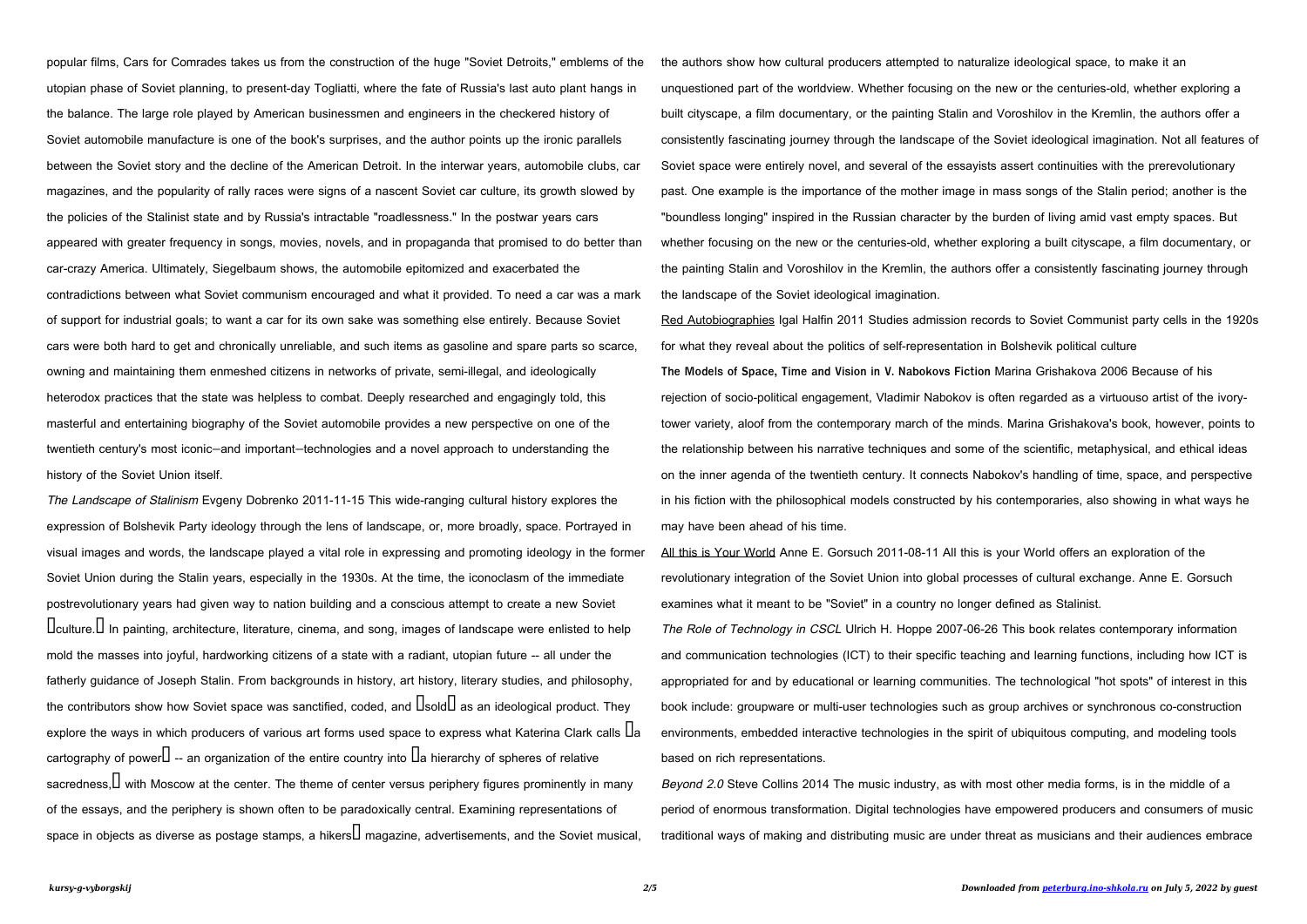new opportunities, many of which bypass the incumbent middlemen. Whilst it is clear that the music industry is thriving, the traditional recording industry, dominated by a handful of multinational corporations is struggling to stay relevant. The changes are so dramatic that the term Music 2.0 has become commonly used to delineate old and new business models and approaches. But the demise of the traditional music industry is overstating things the reality is that (whilst their profits may be diminishing) they still dominate a multi-billion dollar marketplace and exercise unprecedented control over the star-making process. And, of course, they have the resources to be able to reinvent themselves. The actual future of music is a complex and contested one. This book aims to unpack that complexity, map the changes and explain the causes and motivations surrounding an industry undergoing change. It explores the world of popular music from three distinct perspectives. Firstly, it examines the new opportunities available to consumers of music interrogating how the lines between production and consumption are blurring, creating fans who do much more than just listen to music. Secondly, it draws on interviews with a diverse range of musicians explaining their place in the brave new world and trying to articulate their newly defined roles. Finally, it examines the industry itself, and unpack the responses to current challenges from new and old players alike.

**The Soviet Communist Party** Ronald J. Hill 1986

**Abelard to Apple** Richard A. Demillo 2011-08-26 How institutions of higher learning can rescue themselves from irrelevance and marginalization in the age of iTunes U and YouTube EDU. The vast majority of American college students attend two thousand or so private and public institutions that might be described as the Middle—reputable educational institutions, but not considered equal to the elite and entrenched upper echelon of the Ivy League and other prestigious schools. Richard DeMillo has a warning for these colleges and universities in the Middle: If you do not change, you are heading for irrelevance and marginalization. In Abelard to Apple, DeMillo argues that these institutions, clinging precariously to a centuries-old model of higher education, are ignoring the social, historical, and economic forces at work in today's world. In the age of iTunes, open source software, and for-profit online universities, there are new rules for higher education. DeMillo, who has spent years in both academia and in industry, explains how higher education arrived at its current parlous state and offers a road map for the twenty-first century. He describes the evolving model for higher education, from European universities based on a medieval model to American land-grant colleges to Apple's iTunes U and MIT's OpenCourseWare. He offers ten rules to help colleges reinvent themselves (including "Don't romanticize your weaknesses") and argues for a focus on teaching undergraduates. DeMillo's message—for colleges and universities, students, alumni, parents, employers, and politicians—is that any college or university can change course if it defines a compelling value proposition (one not based in

"institutional envy" of Harvard and Berkeley) and imagines an institution that delivers it. **Diary of a Madman** Nikolai Gogol 2020-05-25 The story centers on Aksenty Ivanovich Poprishchin, a lowranking civil servant (titular counsellor), constantly belittled and criticized for underachieving. He yearns to be noticed by a beautiful woman, Sophie, the daughter of his boss, with whom he has fallen in love. As he said in his first sight of her, just after being a beast of a civil servant himself, "A footman opened the carriage door and out she fluttered, just like a little bird." Nothing comes of this love he feels for her; Sophie is effectively unaware of him.

**Imagine No Possessions** Christina Kiaer 2005 These artists, heeding the call of Constructivist manifestos to abandon the nonobjective painting and sculpture of the early Russian avant-garde and enter into Soviet industrial production, aimed to work as "artist-engineers" to produce useful objects for everyday life in the new socialist collective." "Kiaer shows how these artists elaborated on the theory of the socialist object-as-comrade in the practice of their art. They broke with the traditional model of the autonomous avant-garde, Kiaer argues, in order to participate more fully in the political project of the Soviet state. She analyzes Constructivism's attempt to develop modernist forms to forge a new comradely relationship between human subjects and the mass-produced objects of modernity."--BOOK JACKET.

Technology and Communist Culture Frederic J. Fleron 1977 **The Wind in the Willows** Kenneth Grahame 2019 "The Wind in the Willows" is a young adult novel by Kenneth Graham which follows the adventures of the anthropomorphic animals Mole, Rat, Badger, Toad, and their friends. When the novel begins, Mole is at home doing spring cleaning, and he is quite bored with it. Petrified Utopia Marina Balina 2011-07-01 Taken together, these essays redefine the preconceived notion of Soviet happiness as the product of official ideology imposed from above and expressed predominantly through collective experience, and provide evidence that the formation of the concept of individual happiness was not contained by the limitations of important state projects, controlled by state policies and aimed toward the creation of a new society.

**The Dilemmas of De-Stalinization** Polly Jones 2006-04-07 The Khrushchev era is increasingly seen as a period in its own right, and not just as 'post-Stalinism' or a forerunner of subsequent 'thaws' and 'reform from within'. This book provides a comprehensive history of reform in the period, focusing especially on social and cultural developments. Since the opening of the former Soviet archives, much new information has become available casting light on how far official policies correlated with popular views. Overall the book appraises how far 'Destalinization' went; and whether developments in the period represented a real desire for reform, or rather an attempt to fortify the Soviet system, but on different lines.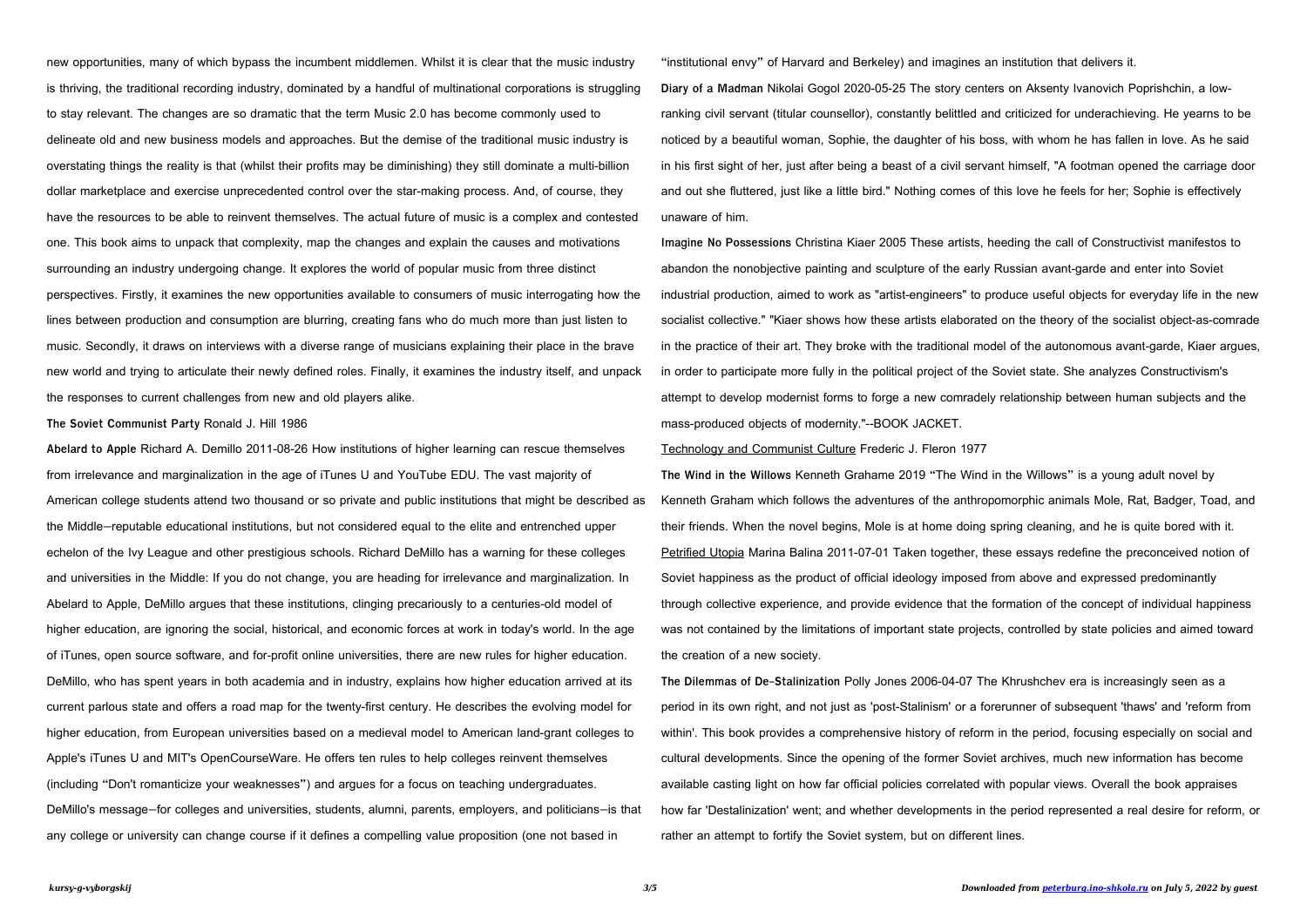**Refining Russia** Catriona Kelly 2001-08-09 Advice literature (etiquette manuals, guides to hygiene and house management, and treatises on upbringing) enjoyed massive popularity in Russia between the late eighteenth and the late twentieth centuries. It reflected changing attitudes to appropriate behaviour in private and public, to the acquisition of possessions, and not least to national identity (for many Russians, reading how-to books was seen as a way of 'learning how to be a Westerner'). Written or translated by members of the cultural elite trying to encourage what they saw as civilized behaviour, advice literature was also a conduit for changing views of mass readers and of their place in society. This important and engaging book is the first systematic exploration of this hitherto neglected genre of popular printed text. It examines the evolution of advice literature from the Enlightenment to the post-Soviet era, from translations of Fénelon and Madame de Lambert in the 1760s and of Samuel Smiles in the late nineteenth and early twentieth centuries, to tracts by Gogol and Tolstoi, Soviet pamphlets on 'how to be cultured', and post-Soviet guides to 'window treatments'. It draws on a huge range of sources - memoirs, 'novelised conduct books' such as Anna Karenina, parody advice literature, letters, and reviews - to examine the broader significance of how-to books, and their relationship with daily life (byt) as construct and as lived reality. The result is a book that not only makes a major contribution to the study of popular culture, but also throws an unexpected and revealing light on Russian history more broadly. Journal of Advanced Research in Technical Science Scientific Research Centre "MachineStructure" 2018-02-06 Themes of journal: 1) Mechanical engineering and engineering science; 2) Mathematics and mechanics; 3) Mechatronics and robotics; 4) Transport, mining and construction machinery; 5) Power, metallurgical and chemical engineering; 6) Instrument making, metrology and information-measuring devices and systems; 7) Electrical and Electronics; 8) Informatics, computer engineering and management; 9) Engineering geometry and computer graphics; 10) Materials science; 11) Technology of food products; 12) Technology of materials and products textile and light industry; 13) Technology, machinery and equipment of Agroengineering systems; 14) Transport; 15) Construction and architecture; 16) Problems of personnel training in mechanical engineering; 17) Economy and production management.

**Modeling Solid-state Precipitation** Ernst Kozeschnik 2013 Momentum Press's new Computational Materials Science and Engineering Series will focus on both classic and innovative modeling algorithms for computeraided materials analysis as well as typical applications for each modeling technique. This book in the series will focus on computer modeling techniques for precipitation phenomena in materials undergoing phase transition from one state to another, with a focus on the sharp-interface limit model. Readers will find coverage on: Statistical Theory of Phase Transformation Solid-State Nucleation Multiparticle Precipitation Kinetics - using both numerical Kampmann-Wagner Model and the SFFK Model A comparison of growth

## kinetics using different models

**Love and Physics** Mikhail Shifman 2019 This special book is a compilation of essays on a remarkable but little-known story that lasted over half a century of world-renown physicist, the late Sir Rudolf Peierls and his wife Genia Kannegiser. Peierls' collected a lot of prestigious awards in his lifetime, and in the beginning of WW2, he and Otto Frisch were responsible for the inception of the Anglo-American nuclear program (1940). He was also one of the key contributors in the research at Los Alamos during those turbulent times.Most previous books on Peierls have focused on his scientific research, while the contents for this volume sheds light on his private life in dramatic circumstances. The extensive contributions were not only gathered from the relatives of Genia, the couple's daughters, Landau's students, and from Russian and English archives, but they also include the unique perspectives of the author who is a professional theoretical physicist and is also fluent in Russian, his native language.So, this fascinating story of love, friendship and physics between Rudolf and Genia is being told for the first time from a surprisingly new angle through correspondence between Genia and Rudolf, memoirs and other documents, interesting and informal excerpts from Peierls' private 'diary' covering the years 1979-1994 that will take the reader on a journey through communism, world war, the trials and tribulations of the loving couple with distinctly very different personalities. **Everyday Life in Russia** Choi Chatterjee 2015-01-29 A panoramic, interdisciplinary survey of Russian lives and "a must-read for any scholar engaging with Russian culture" (The Russian Review). In this interdisciplinary collection of essays, distinguished scholars survey the cultural practices, power relations, and behaviors that characterized Russian daily life from pre-revolutionary times through the post-Soviet present. Microanalyses and transnational perspectives shed new light on the formation and elaboration of gender, ethnicity, class, nationalism, and subjectivity. Changes in consumption and communication patterns, the restructuring of familial and social relations, systems of cultural meanings, and evolving practices in the home, at the workplace, and at sites of leisure are among the topics explored. "Offers readers a richly theoretical and empirical consideration of the 'state of play' of everyday life as it applies to the interdisciplinary study of Russia." —Slavic Review "An engaging look at a vibrant area of research . . . Highly recommended." —Choice "Volumes of such diversity frequently miss the mark, but this one represents a welcomed introduction to and a 'must' read for anyone seriously interested in the subject." —Cahiers du Monde russe Nabokov at Cornell Gavriel Shapiro 2003 Table of contents The Biography of the Object in Late Medieval and Renaissance Italy Roberta J. M. Olson 2006-06-05 Material culture is not static: objects are created, used and re-used, sometimes for centuries, and their lives interact with those of the people who made and used them. The essays in this book discuss the 'social lives' of